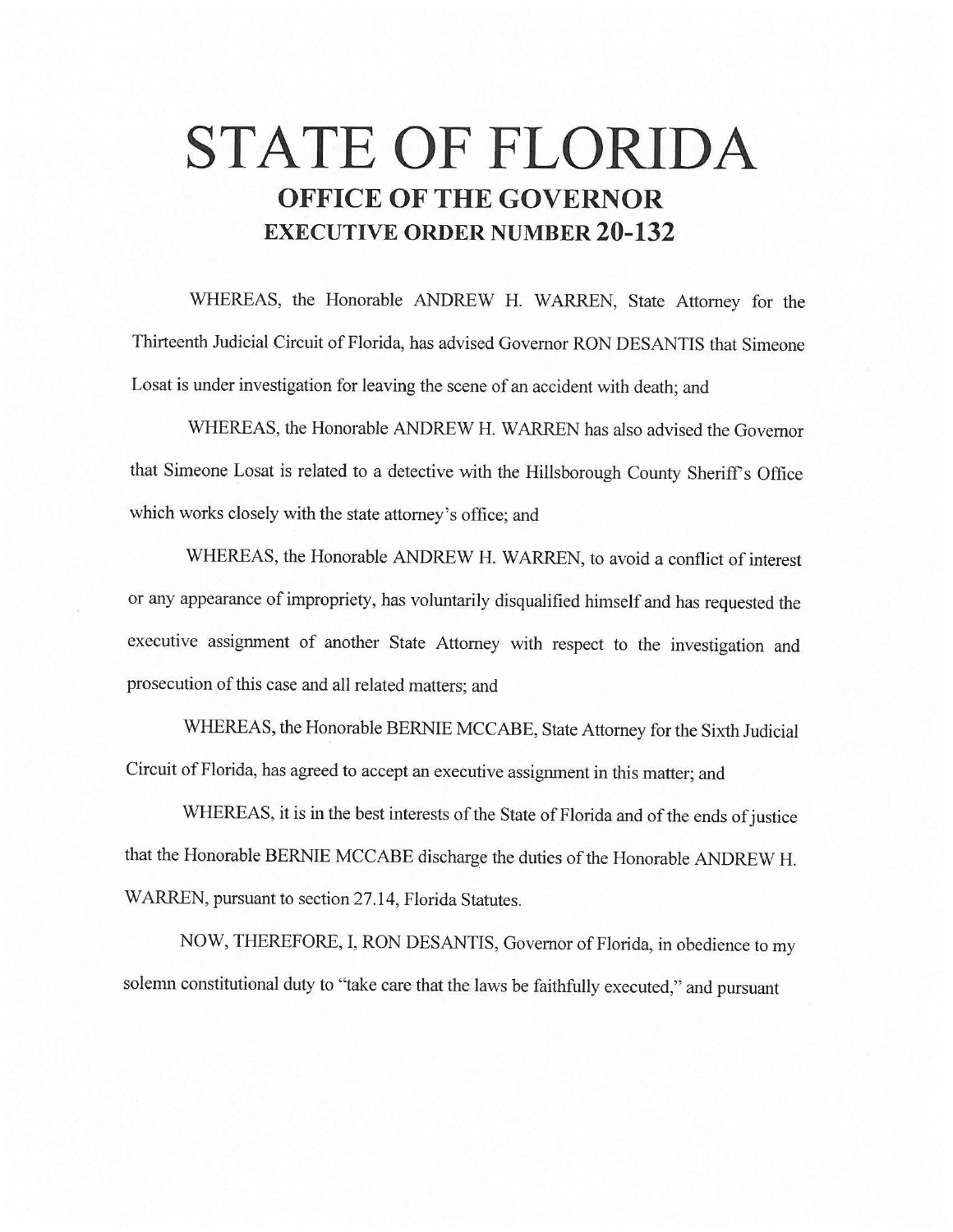to the Constitution and laws of the State of Florida, issue the following Executive Order, effective immediately:

## Section 1.

The Honorable BERNIE MCCABE, State Attorney for the Sixth Judicial Circuit of Florida, referred to as the "Assigned State Attorney," is assigned to discharge the duties of the Honorable ANDREW H. WARREN, State Attorney for the Thirteenth Judicial Circuit of Florida, as they relate to the investigation, prosecution, and all matters related to Simeone Losat.

# Section 2.

The Assigned State Attorney or one or more Assistant State Attorneys and Investigators, who have been designated by the Assigned State Attorney, shall proceed immediately to the Thirteenth Judicial Circuit of Florida, and are vested with the authority to perform the duties prescribed herein.

## Section 3.

All residents of the Thirteenth Judicial Circuit are requested, and all public officials are directed, to cooperate and render whatever assistance is necessary to the Assigned State Attorney, so that justice may be served.

#### Section 4.

The period of this Executive Assignment shall be for one (1) year, to and including May 28, 2021.